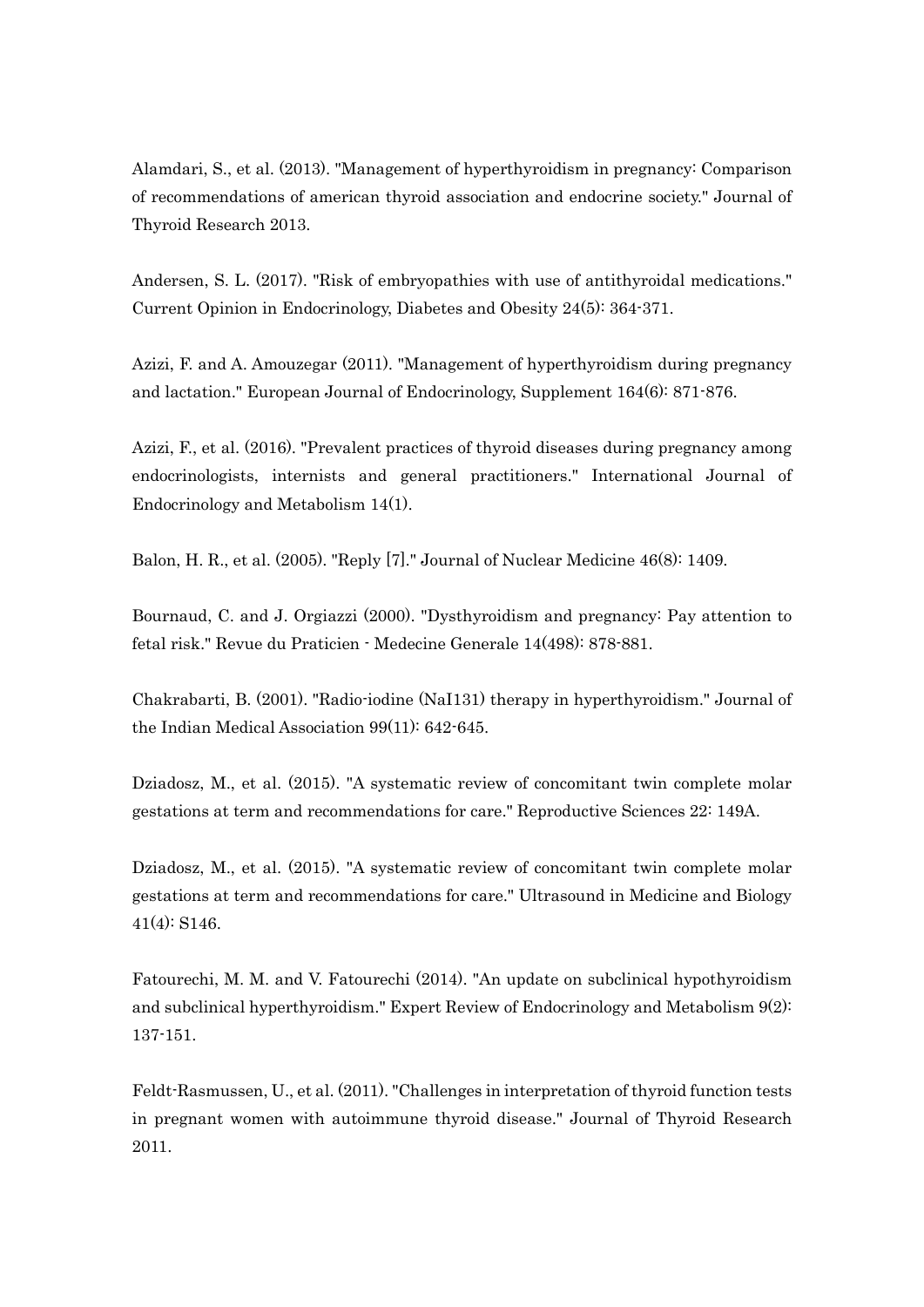Grandi, M., et al. (2008). "Thyroid diseases and pregnancy." Italian Journal of Medicine 2(3): 16-22.

Hackmon, R., et al. (2013). "The safety of methimazole and propylthiouracil in pregnancy: A systematic review." Obstetrical and Gynecological Survey 68(3): 189-191.

Khan, I., et al. (2017). "Antithyroid drug therapy in pregnancy: a review of guideline recommendations." Expert Review of Endocrinology and Metabolism 12(4): 269-278.

Sharifi, M., et al. (2014). "Thyrotoxicosis-induced fetal heart failure." Journal of Investigative Medicine 62(1): 158.

Surks, M. I. (2005). "Letter to the editor [2]." Thyroid 15(1): 32-33.

Tamhane, S. and H. Gharib (2016). "Thyroid nodule update on diagnosis and management." Clinical Diabetes and Endocrinology 2(1).

Vissenberg, R., et al. (2011). "Treatment of (sub) clinical thyroid dysfunction and thyroid autoimmunity before conception and in early pregnancy: A systematic review." Journal of Reproductive Immunology 90(2): 148-149.

Vissenberg, R., et al. (2012). "Treatment of (sub) clinical thyroid dysfunction and thyroid autoimmunity before conception and in early pregnancy: A systematic review." Human Reproduction 27.

Weetman, A. (2016). "Recommended management of thyroid disorders." Prescriber 27(12): 31-38.

Wilson, C. (2011). "Thyroid function: New guidance for the diagnosis and management of thyroid diseases in pregnancy." Nature Reviews Endocrinology 7(10): 559.

Wilson, C. (2012). "Endocrine disorders in pregnancy: Updated guidelines for the management of thyroid disorders in pregnancy." Nature Reviews Endocrinology 8(11): 624.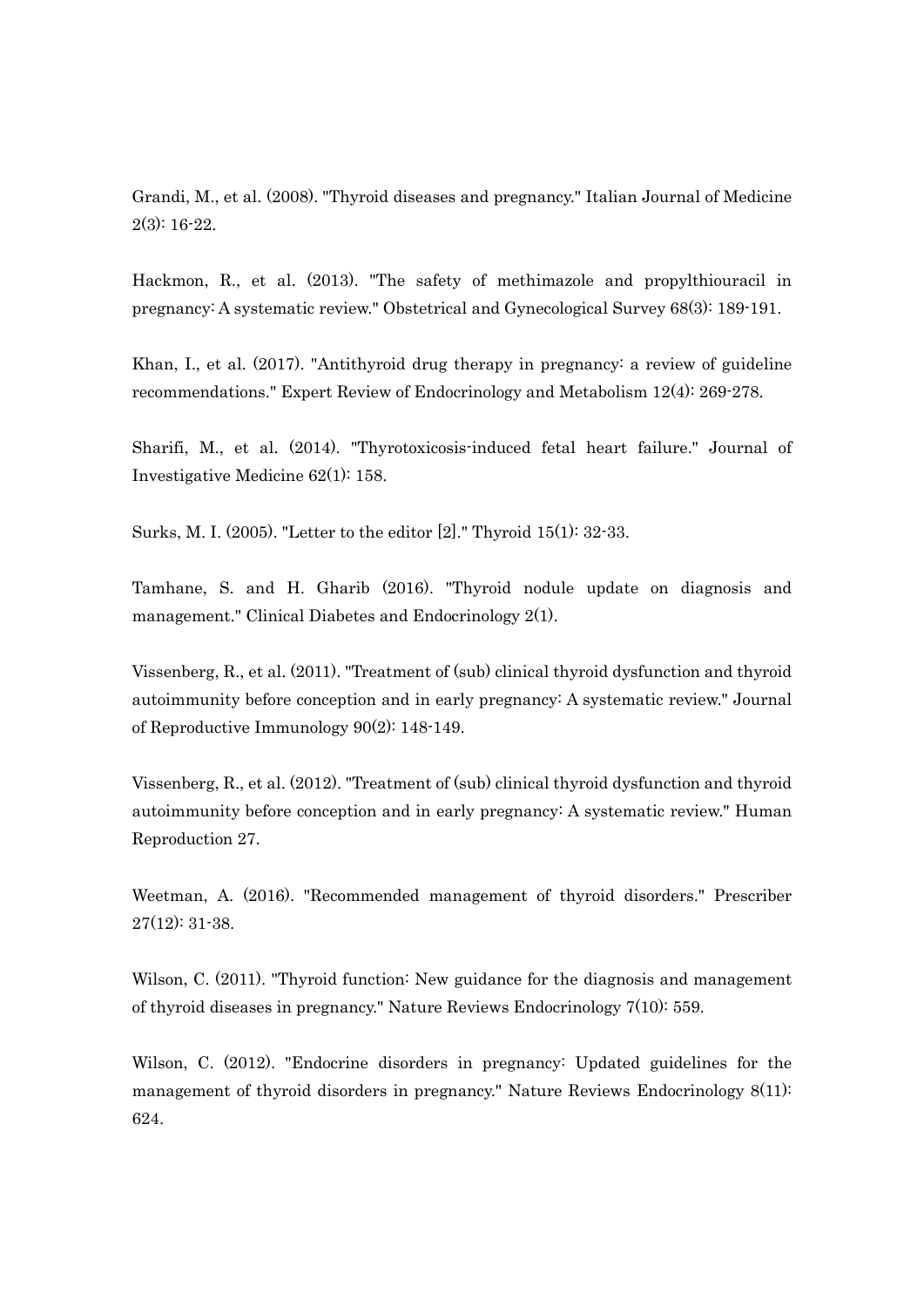Wright, H. V. and D. J. Williams (2013). "Thyrotoxicosis in pregnancy." Fetal and Maternal Medicine Review 24(2): 108-128.

Arata, N., et al. (2016). "Pregnancy outcomes of exposure to methimazole (POEM) study: Final report." Thyroid 26: A139.

Arata, N., et al. (2014). "Pregnancy outcomes of exposure to methimazole (poem) study: An interim report." Thyroid 24: A88.

Negro, R., et al. (2010). "Universal screening versus case finding for detection and treatment of thyroid hormonal dysfunction during pregnancy." Obstetrical and Gynecological Survey 65(8): 480-482.

Ross, D. S. (2011). "The author replies." New England Journal of Medicine 364(20): 1978- 1979.

Stettner, D., et al. (2013). "Graves' disease and obstetric complications." Ginekologia i Poloznictwo 29(3): 9-18.

Tabacova, S., et al. (2010). "Adverse developmental events reported to FDA in association with maternal use of drugs for treatment of hyperthyroidism in pregnancy." Birth Defects Research Part A - Clinical and Molecular Teratology 88(5): 411.

Winther, K. H., et al. (2017). "Is selenium supplementation in autoimmune thyroid diseases justified?" Current Opinion in Endocrinology, Diabetes and Obesity 24(5): 348- 355.

(2007). "I Guidelines for Perioperative Evaluation." International Journal of Atherosclerosis 2(4): 209-250.

Abeillon-Du Payrat, J., et al. (2013). "Predictive value of maternal second generation TBII assay for neonatal autoimmune hyperthyroidism." European Thyroid Journal 2: 184.

Abraham, P. and S. Acharya (2010). "Current and emerging treatment options for graves' hyperthyroidism." Therapeutics and Clinical Risk Management 6(1): 29-40.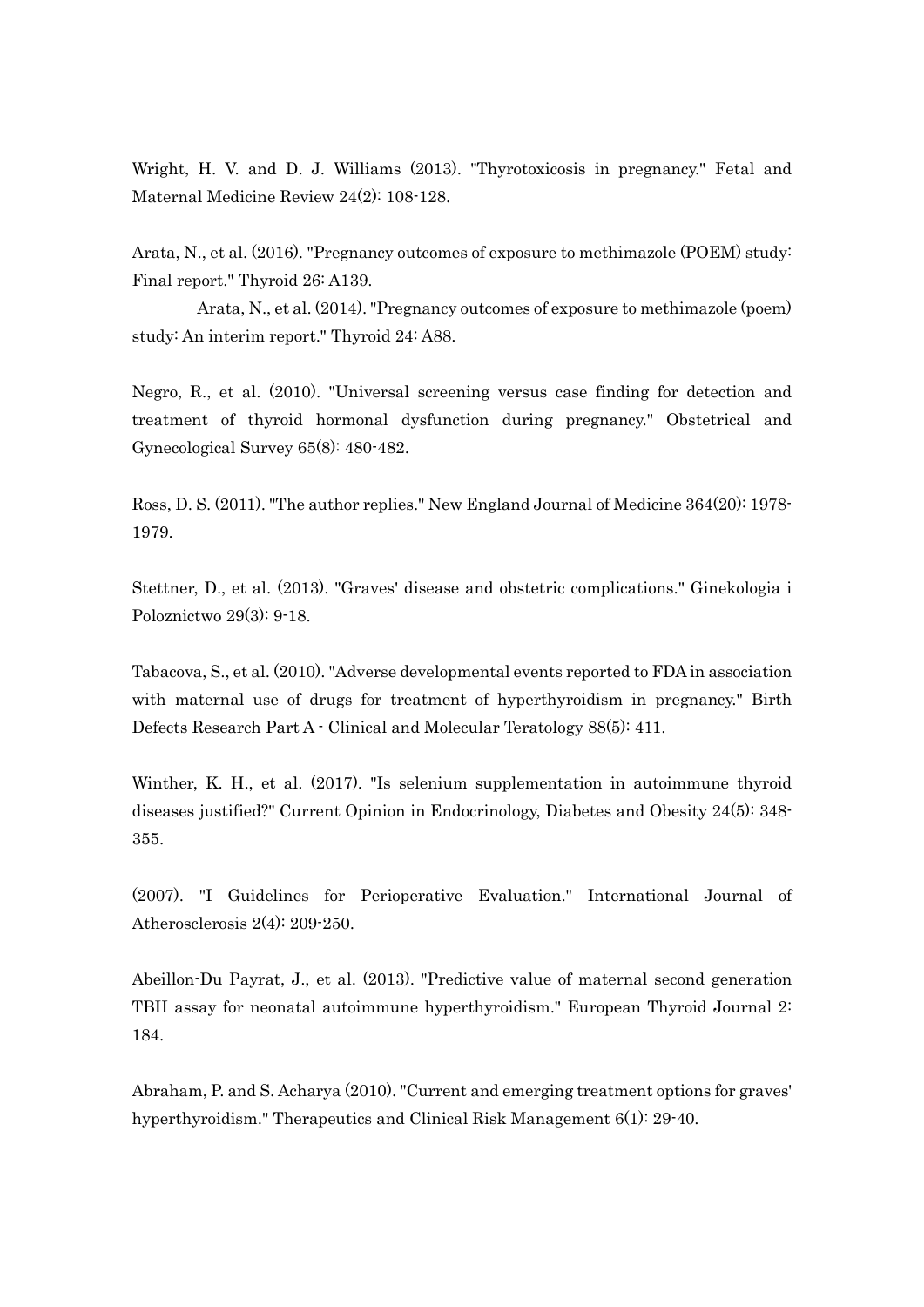Ahmed, M. (2014). "Triple phase post partum thyroiditis associated without known risk factors." Endocrine Reviews 35.

Aleta, L. and C. Cervantes (2010). "Catastrophic antiphospholipid syndrome occurring postpartum in a young female." Allergy: European Journal of Allergy and Clinical Immunology 65: 472.

Andersen, S. L., et al. (2014). "Hyperthyroidism incidence variation in and around first and subsequent pregnancies: A Danish population-based study." Thyroid 24: A89-A90.

Andersen, S. L. and P. Laurberg (2016). "Managing hyperthyroidism in pregnancy: Current perspectives." International Journal of Women's Health 8: 497-504.

Autret-Leca, E. (2010). "Drugs news." Archives de Pediatrie 17(7): 1098-1106.

Barrera, C. R., et al. (2016). "Neonatal Graves' diseaseâ€. A medical emergency." Endocrine Reviews 37(2).

Benjamin, J. S., et al. (2011). "Thyrotoxicosis in the premature infant." Journal of Investigative Medicine 59(2): 451.

Bham, F. (2017). "Molar pregnancies with a focus on the thyroid." Southern African Journal of Anaesthesia and Analgesia 23(2): 7-11.

Bihan, H., et al. (2002). "Aplasia cutis congenita and dysmorphic syndrome after antithyroid therapy during pregnancy." Endocrinologist 12(2): 87-91.

Borremans, C. G. and H. A. Perinetti (2003). "Pregnancy and thyroid diseases." Prensa Medica Argentina 90(3): 232-243.

Bulmus, N., et al. (2013). "Thyroid diseases in pregnancy: The importance of anamnesis." Pakistan Journal of Medical Sciences 29(5): 1187-1192.

Cardoso, R., et al. (2015). "Newborns of mothers with graves' disease: Survey of 14 years." Hormone Research in Paediatrics 84: 561.

Chang, Z. (2017). "Mmind the gap: Flimsy follow-up leads to toxic thyroid." Journal of General Internal Medicine 32(2): S541-S542.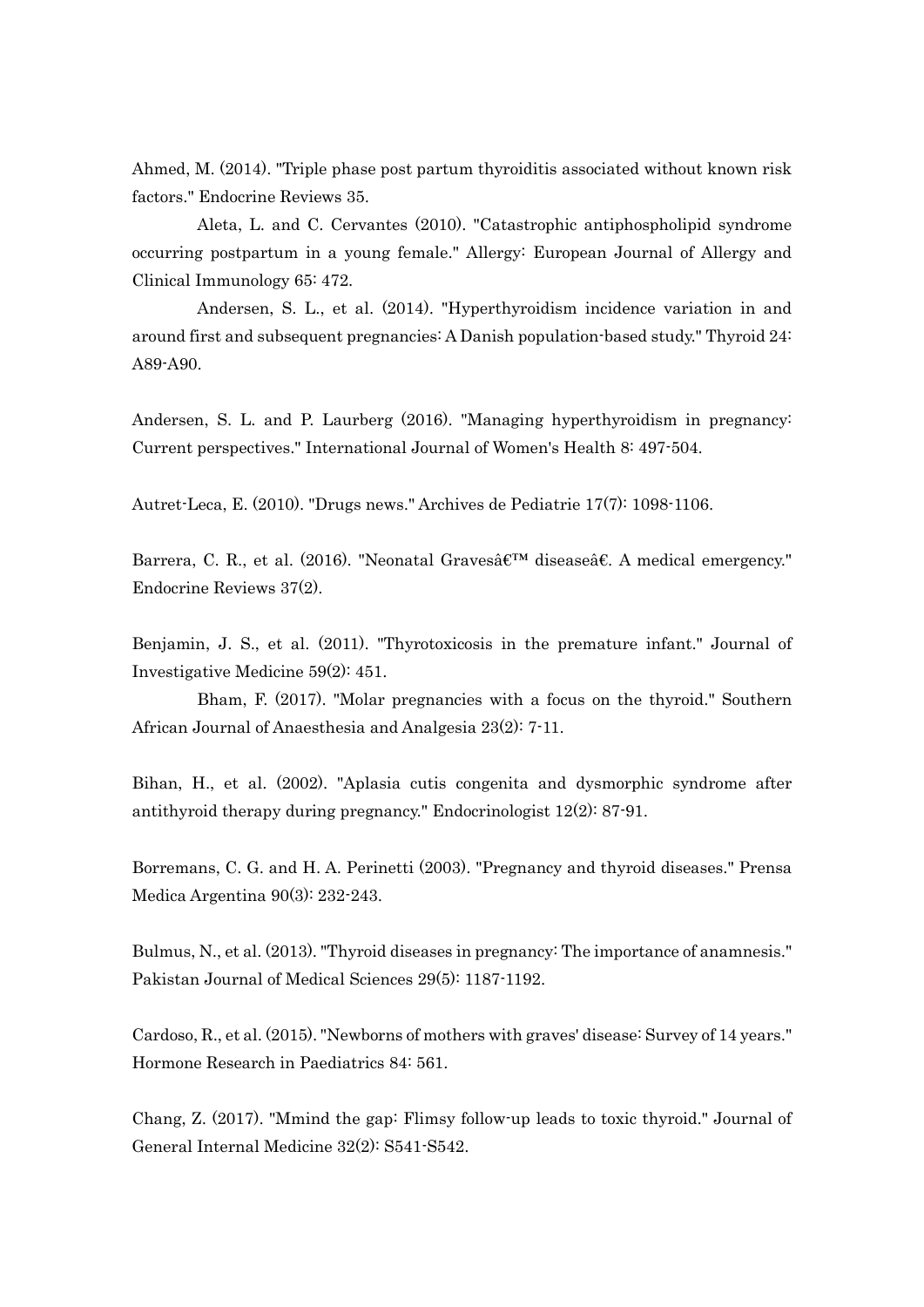De La Fuente Vaquero, P., et al. (2015). "Congenitalhy pothyroidism: The result of poor compliance with the medication of graves basedow disease." Journal of Perinatal Medicine 43.

Delport, E. F. (2009). "A thyroid-related endocrine emergency in pregnancy." Journal of Endocrinology, Metabolism and Diabetes of South Africa 14(2): 99-101.

Dhaliwal, A. J. S., et al. (2015). "Hyperemesis gravidarum from suspected graves' disease." Journal of General Internal Medicine 30: S409-S410.

Dodig, D., et al. (2003). "Treatment of Graves' disease with radioiodine (I131)." Paediatria Croatica, Supplement 47(1): 113-116.

Ducarme, G., et al. (2006). "Pregnancy follow up of Basedow disease, a major role for fetal thyroid echographic scanning." Revue du Praticien - Gynecologie et Obstetrique(108): 33-37.

Ecker, J. L. and T. J. Musci (2000). "Thyroid function and disease in pregnancy." Current Problems in Obstetrics, Gynecology and Fertility 23(3): 109-122.

El Baba, K. A. and S. T. Azar (2012). "Thyroid dysfunction in pregnancy." International Journal of General Medicine 5: 227-230.

Franklyn, J. (2010). "Subclinical thyroid disease." Endocrine Abstracts 21: CM1.1.

Gambardella, V., et al. (2003). "Thyroid diseases in pregnancy." Giornale Italiano di Ostetricia e Ginecologia 25(9): 361-367.

Gessl, A., et al. (2012). Thyroid disorders. 214: 361-386.

Goyal, M., et al. (2014). "Multiple autoimmune antibody limbic encephalitis: A case in a pregnant woman." Neurology 82(10).

Greeve, J. (2003). "Thyroid disorders during pregnancy." Gynakologe 36(11): 965-973.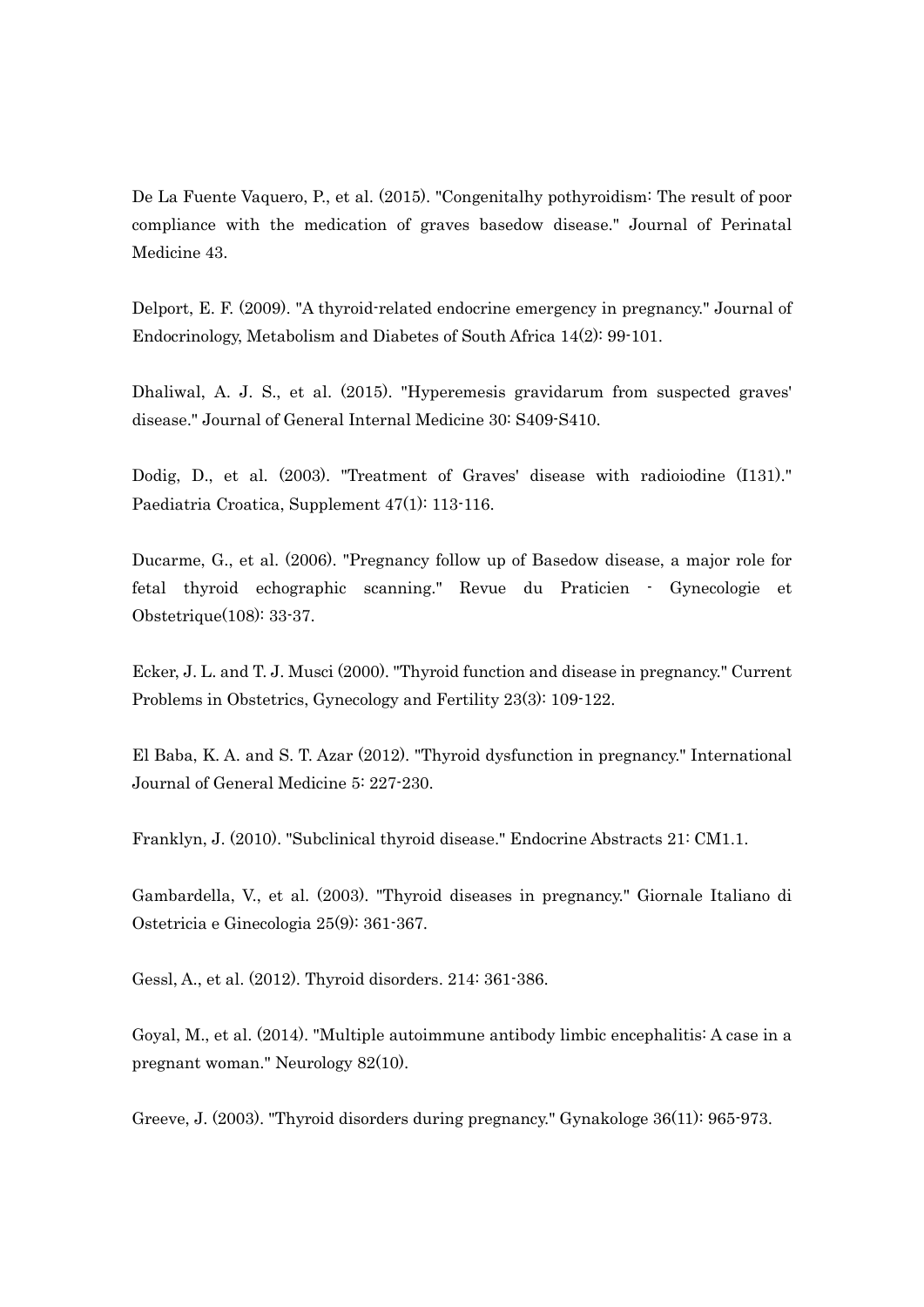Harrasser, M., et al. (2013). "Neonatal thyrotoxicosis-potentially life-threatening!" Swiss Medical Weekly 143: 36S.

Hookham, J., et al. (2017). "Variation in the use of definitive treatment options in the management of graves' disease: A UK clinician survey." Postgraduate Medical Journal 93(1098): 198-204.

Hrnčiar, J. and B. Bystrica Sr (2002). "Screening of functional disorders of the thyroid gland in adults, gravid femels and newborns. Is this sceening effective and how can by realised now?" Diabetologie Metabolismus Endokrinologie Vyziva 5(4): 230-236.

Hunger-Battefeld, W., et al. (2008). "Thyroid disease in pregnant women with diabetes mellitus type 1." Geburtshilfe und Frauenheilkunde 68(5): 481-486.

Ilhan, G., et al. (2016). "Evaluation of neutrofil-lymphocyte ratio, platelet-lymphocyte ratio, red cell distribution width-platelet ratio for the diagnosis of premature ovarian insufficiency." Journal of the Turkish German Gynecology Association 17: S10.

Jaeggi, E. T. and K. S. Roman (2006). "Maternal autoimmune disease and its impact on the fetal heart: Management and prognosis." Progress in Pediatric Cardiology 22(1): 85- 93.

Jafri, R. Z., et al. (2015). "Relationship between maternal graves disease and two different presentations of congenital hypothyroidism at birth." Endocrine Reviews 36.

Jerónimo, M., et al. (2014). "Transient neonatal hyperthyroidism." Revista Portuguesa de Endocrinologia, Diabetes e Metabolismo 9(2): 157-161.

Jiang, N., et al. (2015). "Follow-up and evaluation of the pregnancy outcome in women at reproductive age with graves'hyperthyroidism after 131-iodine treatment." Thyroid 25: A79.

Johnston, N., et al. (2014). "Neonatal thyrotoxicosis in maternal grave's disease: A case series and review of the literature." Hormone Research in Paediatrics 82: 460-461.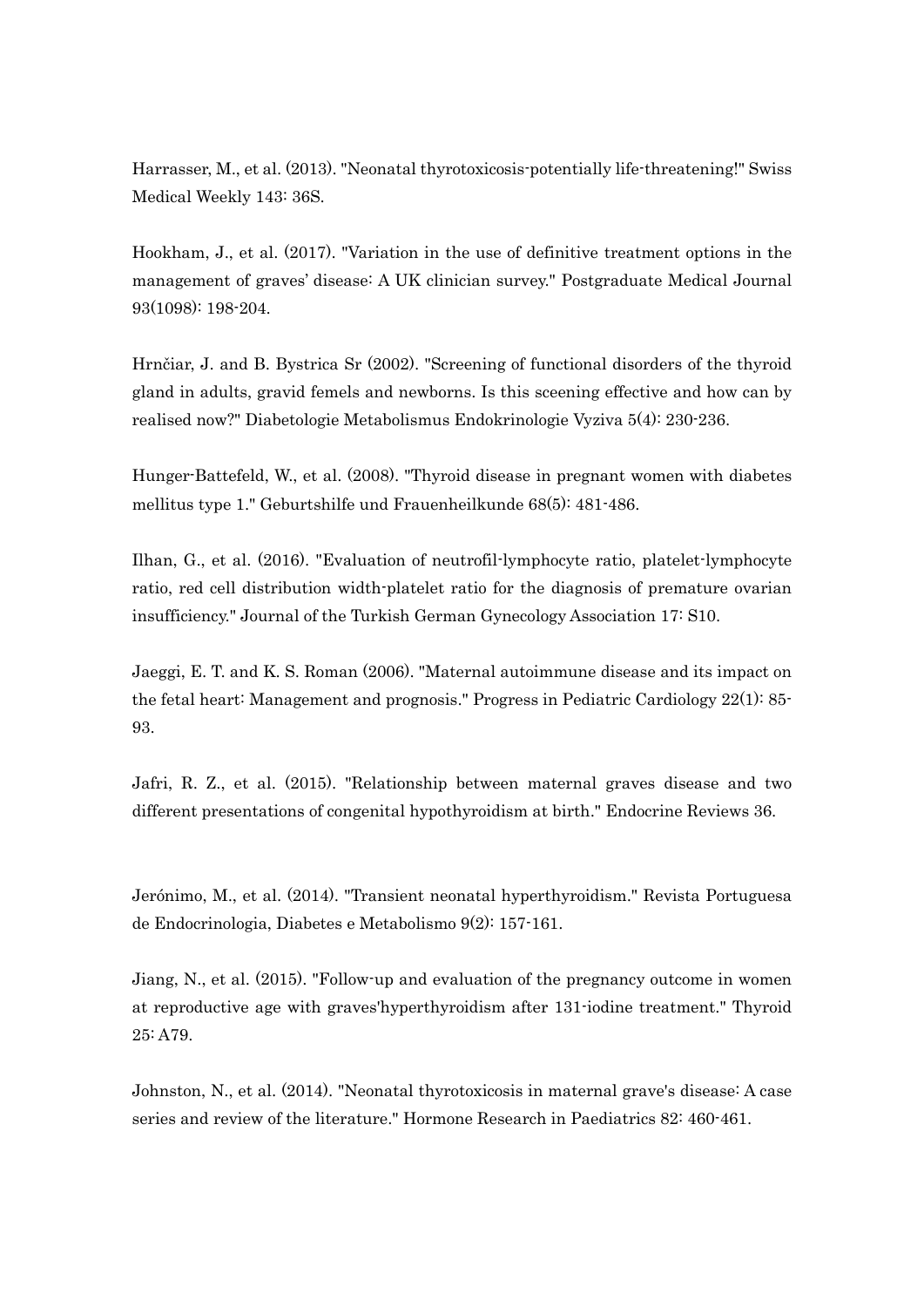Johnston, N. F., et al. (2014). "Neonatal thyrotoxicosis: A case series." Irish Journal of Medical Science 183(4): S141.

Joshi, K. and M. Zacharin (2016). "Hyperthyroidism in an infant of a mother with autoimmune hypothyroidism with positive TSH receptor antibodies." Hormone Research in Paediatrics 86: 503.

Joshi, T., et al. (2015). "A peculiar case of molar pregnancy with live fetus associated with thyrotoxicosis." Endocrine Reviews 36.

Kamath, C., et al. (2012). "The role of thyrotrophin receptor antibody assays in Graves' disease." Journal of Thyroid Research 2012.

Kaufman, L. and L. Zimmerman (2003). "Thyrotoxicosis and thyroid storm - A review of evaluation and management." Primary Care Update for Ob/Gyns 10(1): 29-32.

Khan, M., et al. (2012). "A case of relapse of graves disease presenting as free T3 thyrotoxicosis in the postpartum period." Endocrine Reviews 33(3).

Kim, T. H., et al. (2016). "The association between neonatal birth defects and early pregnancy use of antithyroid drugs." European Thyroid Journal 5: 67.

Kinjo, S., et al. (2015). "A case of 3 months old Japanese boy with sporadic congenital noneautoimmune hyperthyroidism." International Journal of Pediatric Endocrinology 2015.

Laurberg, P. and S. L. Andersen (2014). "Birth defects after the use of the antithyroid drugs methimazole and propylthiouracil in early pregnancy are common and may be serious. A danish nationwide study." Endocrine Reviews 35.

Leighton, K. and N. Priddee (2017). "The disappearing haemoglobinopathy trait." British Journal of Haematology 176: 102.

Levy, M. (2008). "Assessment and management of thyroid disease." Foundation Years 4(6): 237-240.

Lo, J. C., et al. (2012). "The prevalence of antithyroid drug use during pregnancy among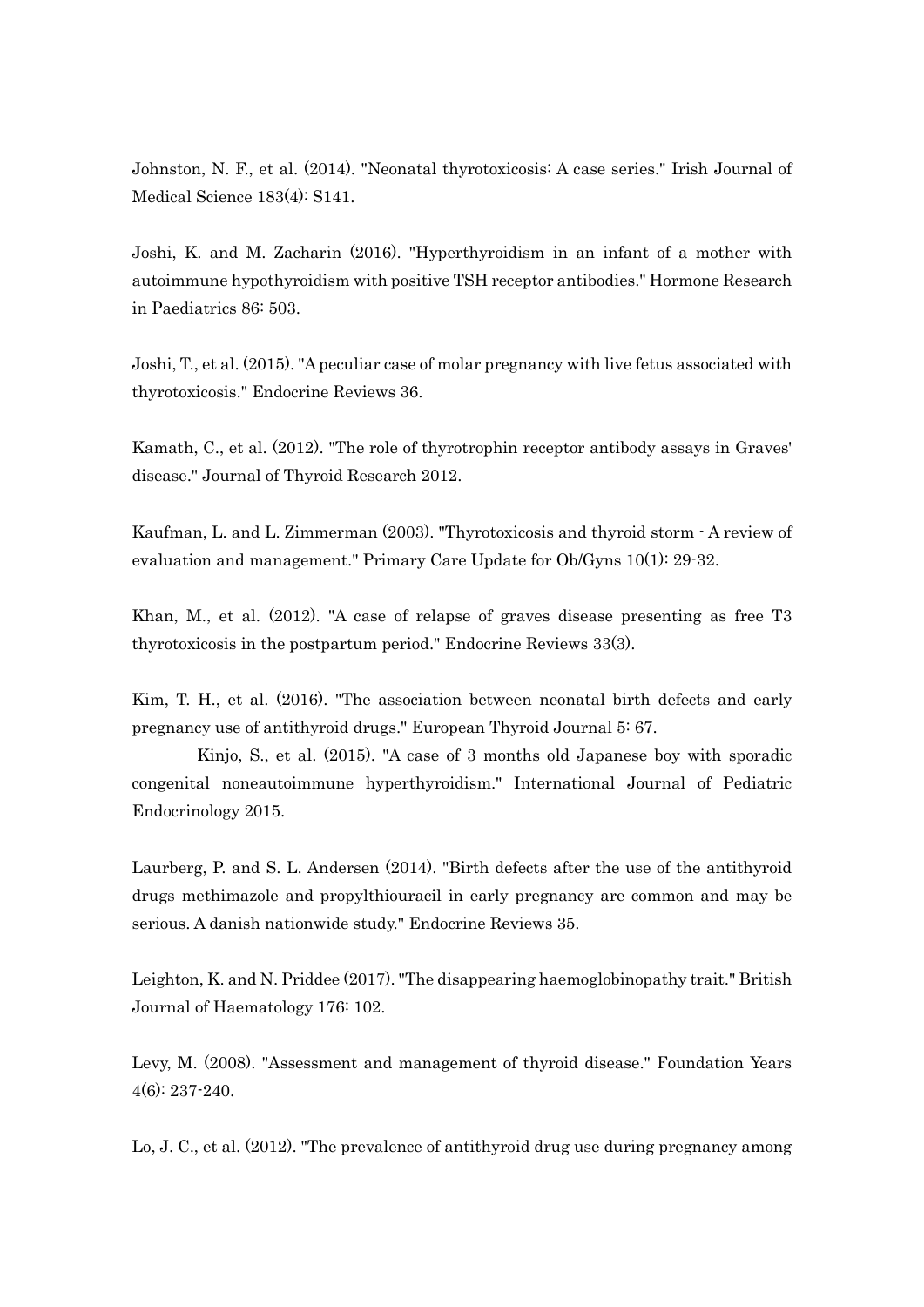women with live births in Northern California." Endocrine Reviews 33(3).

Majeed, M., et al. (2012). "Thyrotoxicosis during pregnancy: Etiologies and outcome." Thyroid 22: A54.

Marc, al, L., et al. (2010). "Thyroid function of the newborn offspring of mothers with positive thyroid antibodies." Hormone Research in Paediatrics 74: 243-244.

McCombe, P., et al. (2014). "Pregnancy outcomes in the alemtuzumab MS clinical development program." Multiple Sclerosis 20(1): 436-437.

McCormack, A. I. and D. L. Learoyd (2006). "A guide to thyroid dysfunction." Medicine Today 7(5): 28-35.

McDonough, A. and N. Murphy (2012). "A case of neonatal graves disease." Irish Journal of Medical Science 181: S103.

•

Mehta, M., et al. (2016). "Methimazole induced acute hepatitis requiring urgent liver transplant evaluation in a pregnant female." Endocrine Reviews 37(2).

Méndez Santos, A., et al. (2016). Pre natal manifestations of hyperthyroidism. 32: S132- S133.

Micle, I., et al. (2010). "Diagnostic and treatment difficulties in an infant born to a mother with Graves' disease." Hormone Research in Paediatrics 74: 289.

Mirzamoradi, M., et al. (2015). "Evaluation of side effects of ondansetron in pregnancy: A descriptive case-series study." Tehran University Medical Journal 73(1): 55-59.

Momotani, N. and S. Iwama-Carlson (2015). "Resemblance and diversity of the activity of graves' disease seen in monozygotic female twins over the course of 20 years." Thyroid 25: A63.

Nambiar, V., et al. (2011). "Prevalence and impact of thyroid disorders on maternal outcome in Asian-Indian pregnant women." Journal of Thyroid Research 2011.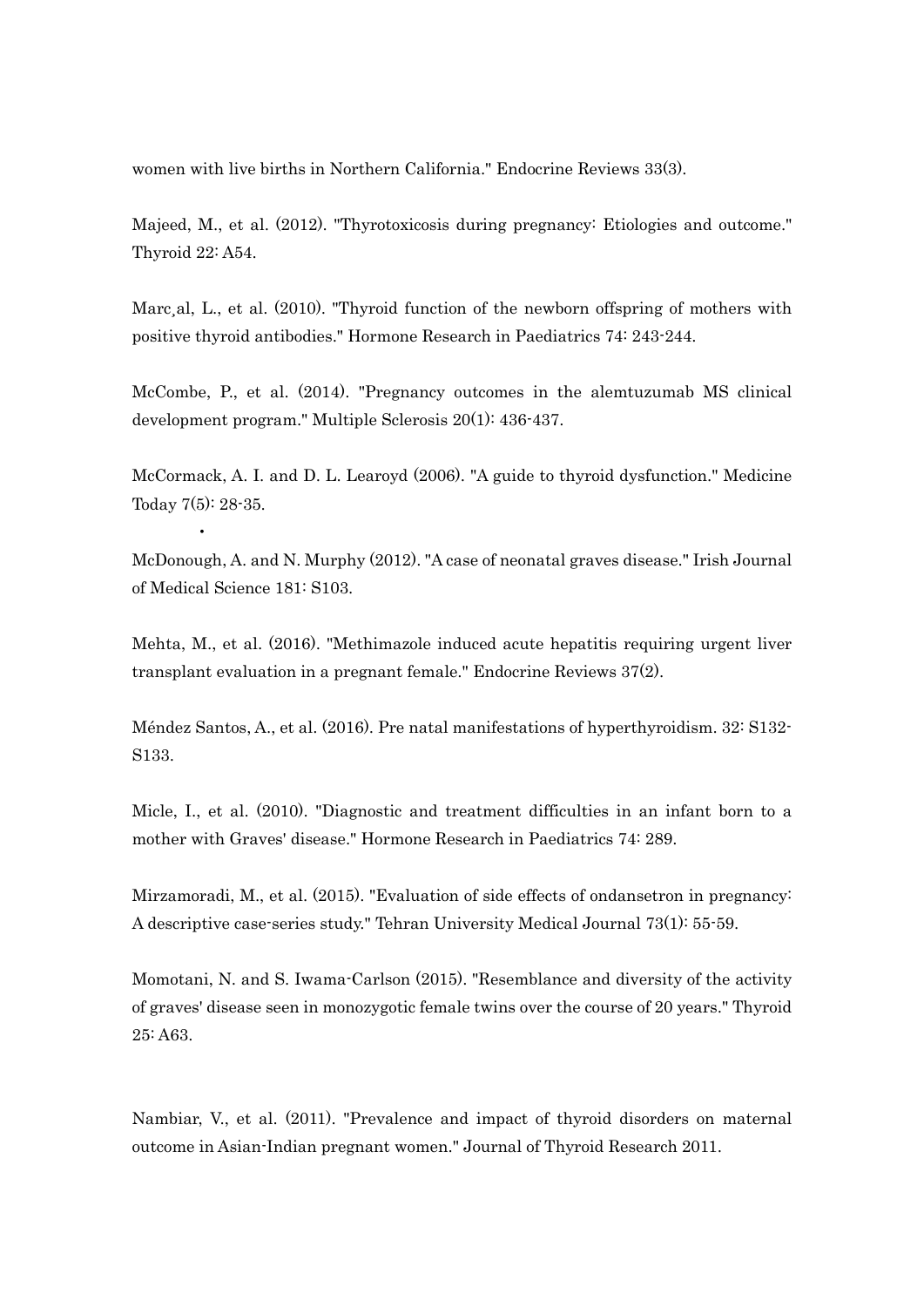Narwal, P. (2016). "Primary burkitts lymphoma presenting as thyroid mass in pregnancy." Endocrine Reviews 37(2).

Palacios, S. S., et al. (2012). "Management of subclinical hyperthyroidism." International Journal of Endocrinology and Metabolism 10(2): 490-496.

Park, K. H. and E. J. Lee (2012). "Recent review on medical treatment of thyroid disease." Journal of the Korean Medical Association 55(12): 1207-1214.

Patel, D., et al. (2011). "Primary hyperthyroidism and cerebral venous sinus thrombosis - Cause and effect or just a coincidence?" Journal of Investigative Medicine 59(2): 389.

Payrat, J. A. D., et al. (2014). "Predictive value of maternal second generation TBII assay for neonatal autoimmune hyperthyroidism." Endocrine Reviews 35.

Payrat, J. A. D., et al. (2014). "Predictive value of maternal second generation TBII assay for neonatal autoimmune hyperthyroidism." Endocrine Reviews 35.

Pushpalatha, K. (2010). "Cardiac diseases in pregnancy - A review." Journal International Medical Sciences Academy 23(4): 269-274.

Raue, F. and K. Frank-Raue (2005). "Subclinical hypo- and hyperthyroidism - Diagnostic and therapeutic implications." Viszeralchirurgie 40(3): 170-173.

Rovet, J. F. and C. Lafoyiannis (2007). "Visual processing in offspring of hyperthyroid women." Thyroid 17: S51-S52.

Schurmann, L., et al. (2016). "Pregnancy outcomes after fetal exposure to antithyroid medications or levothyroxine." Early Human Development 101: 73-77.

Shinohara, H., et al. (2015). "Avoidable thiamazole-induced omphalomesenteric duct remnants: 20-year retrospective study in our hospital." Hormone Research in Paediatrics 84: 548-549.

Smallridge, R. C. (2001). "Postpartum thyroid disease: A model of immunologic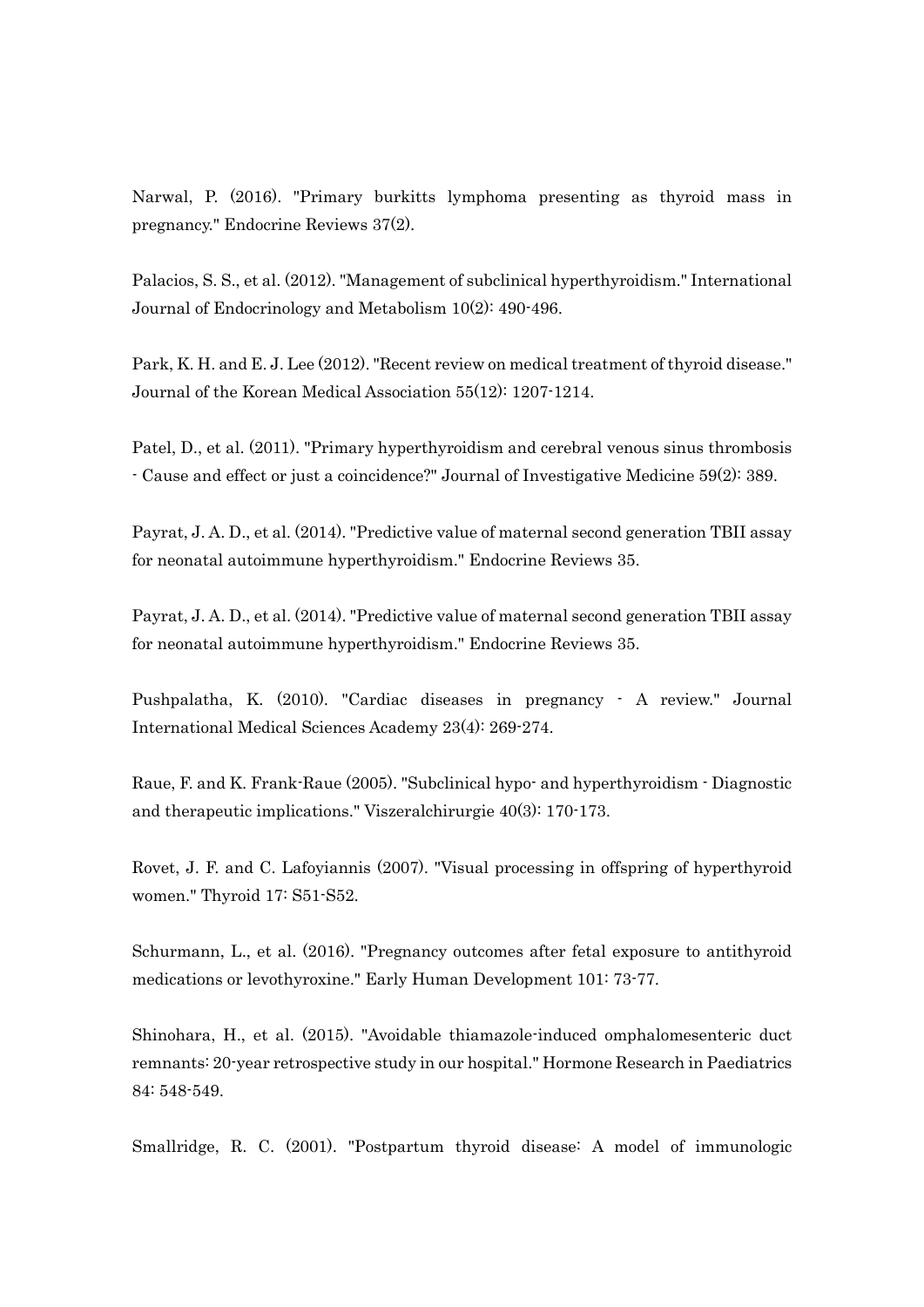dysfunction." Clinical and Applied Immunology Reviews 1(2): 89-103.

Smyth, B. C. (2014). "Sonographic diagnosis of fetal goiter." Journal of Diagnostic Medical Sonography 30(3): 164-167.

Solymosi, T., et al. (2015). "Percutaneous Ethanol Sclerotherapy of Symptomatic Nodules Is Effective and Safe in Pregnant Women: A Study of 13 Patients with an Average Follow-Up of 6.8 Years." International Journal of Endocrinology 2015.

Stein, S. A. and L. Wartofsky (2010). "Screening for thyroid disease: Defining high-risk populations." Expert Review of Endocrinology and Metabolism 5(5): 663-671.

Subhadharsini, S. (2016). "Thyroid function in mother and child during pregnancy and neonatal period." Research Journal of Pharmacy and Technology 8(8): 1004-1006.

Thirion, M., et al. (2006). "Thyrotoxicosis." Reanimation 15(6): 497-505.

Titmuss, A., et al. (2015). "Variable neonatal impact of maternal hyperthyroidism in pregnancy." Pediatric Diabetes 16: 144.

Tobar Ponce, R. G. (2017). "Gestational trophoblastic disease: Experience at a specialized national maternity hospital in El Salvador, "Dr. Raul Arguello Escolan," January 2003– december 2012." Journal of Reproductive Medicine 62(5): 534-538.

Truran, P. and S. Aspinall (2014). "Thyrotoxicosis and thyroiditis." Surgery (United Kingdom) 32(10): 537-542.

Uludaǧ, S., et al. (2003). "Thyroid storm in pregnancy: A case report." Jinekoloji ve Obstetrik Dergisi 17(2): 118-121.

Wada, R., et al. (2013). "A case of fetal hypothyroidism in pregnancy complicated with Basedow disease." Prenatal Diagnosis 33: 66.

Wang, Y., et al. (2017). "Influence of screening and intervention of hyperthyroidism on pregnancy outcome." European Review for Medical and Pharmacological Sciences 21(8): 1932-1937.